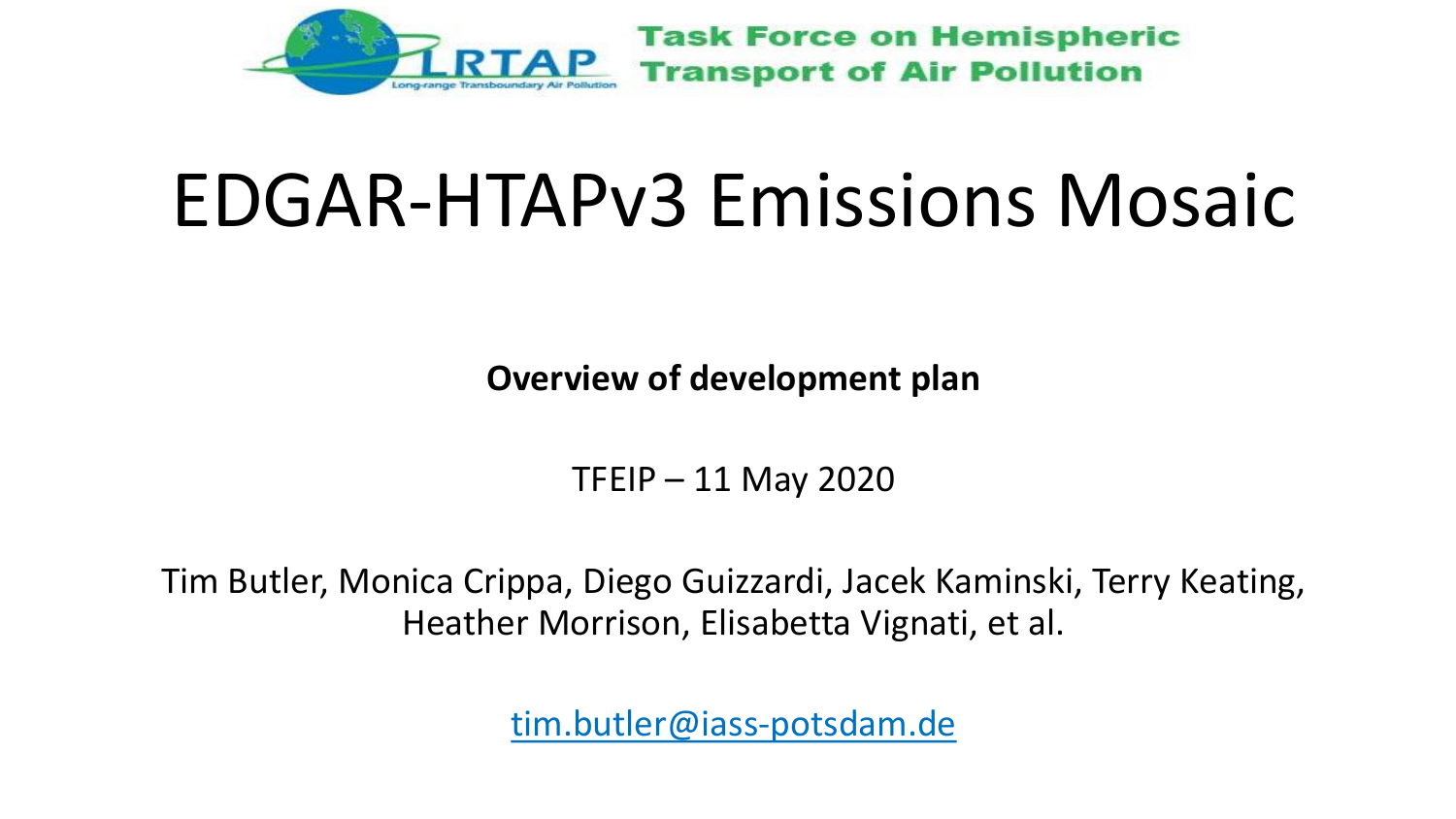#### **TF-HTAP Overview**

- How do emissions in one part of the world affect air quality in other parts of the world?
- Coordination of global multi-model assessments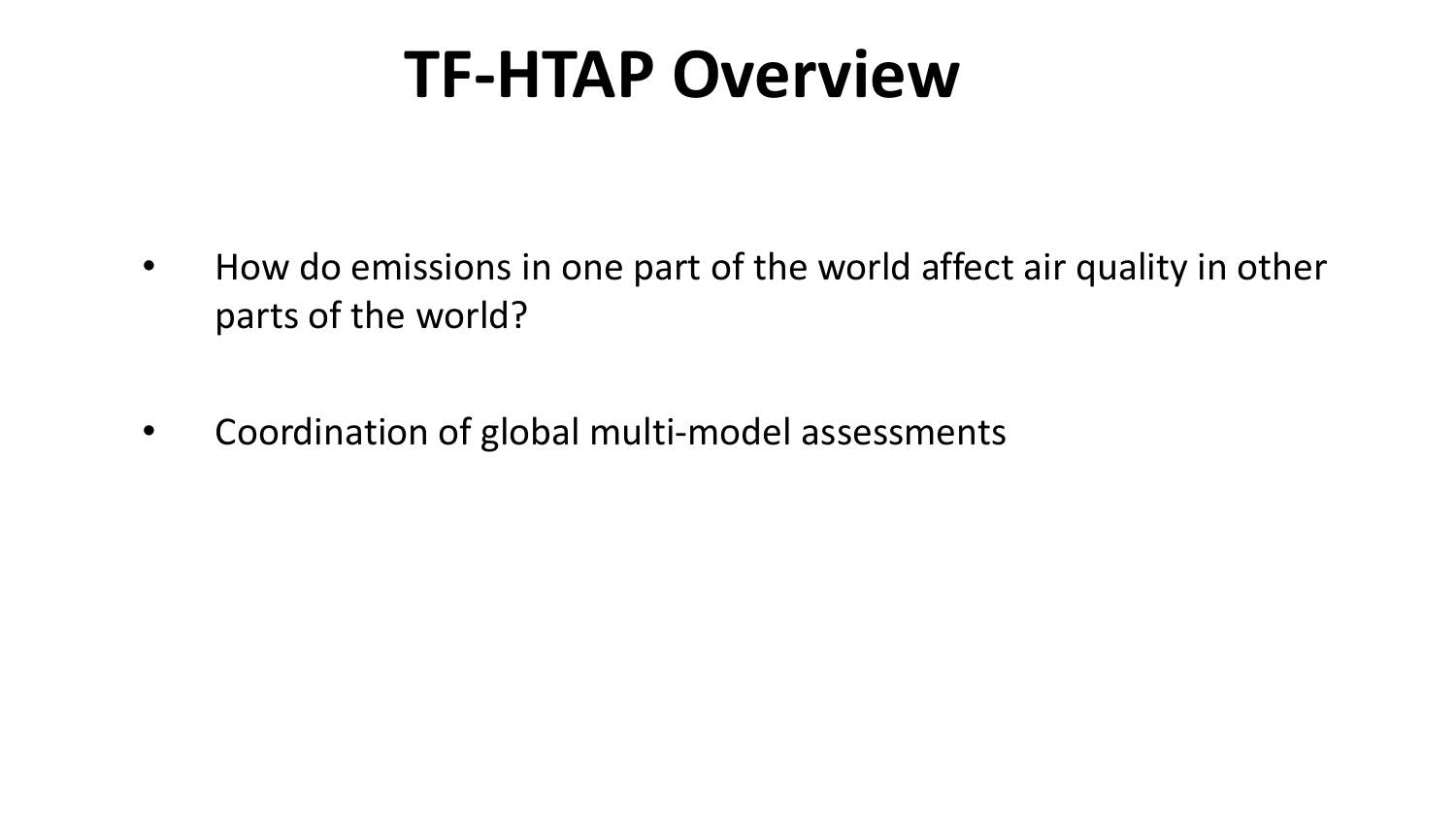### EDGAR-HTAPv2

- Published 2015
	- Janssens-Maenhout, G., et al.: HTAP\_v2.2: a mosaic of regional and global emission grid maps for 2008 and 2010 to study hemispheric transport of air pollution, Atmos. Chem. Phys., 15, 11411–11432, https://doi.org/10.5194/acp-15-11411-2015, 2015.
- Basis for HTAP phase 2 global assessments
- Widespread use beyond the LRTAP Convention
	- $-$  ~250 citations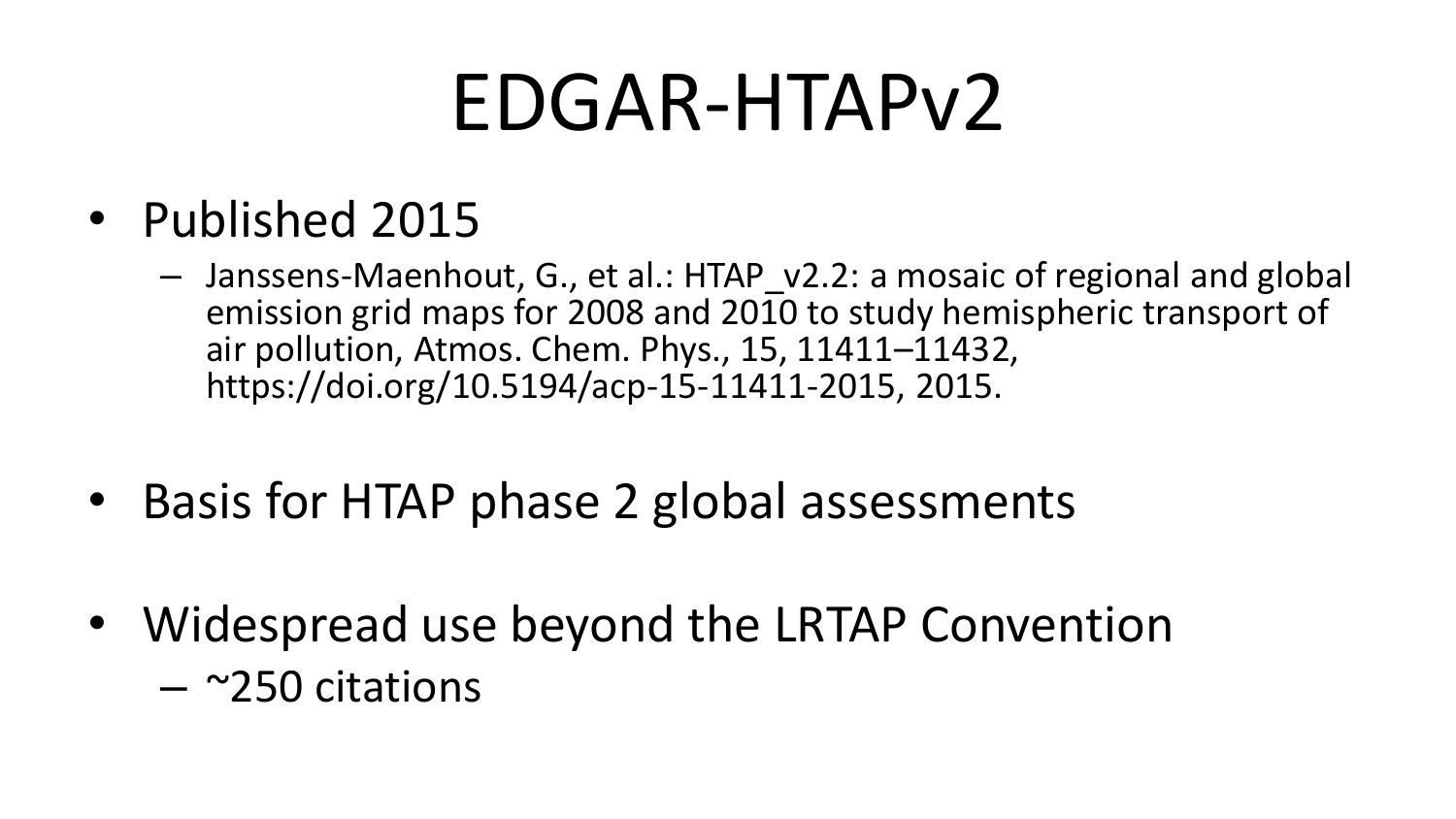#### EDGAR-HTAPv2

#### • Global, 0.1 x 0.1 degree resolution "Emissions Mosaic"

| EMEP-TNO (MACCII)                                                                      | US EPA Environ Can                                                       | $MICS-Asia (+ REAS2.1)$                                                                                 | $EDGARv4.3$ (prelim.)                                                                                   |
|----------------------------------------------------------------------------------------|--------------------------------------------------------------------------|---------------------------------------------------------------------------------------------------------|---------------------------------------------------------------------------------------------------------|
| Country inventories + point sources                                                    | State inventories $+$ point sources                                      | County inventory for China + country invent-<br>tories from CAPSS & REAS 2.1                            | Country inventories from the preliminary ver-<br>sion of $EDGARv4.3$                                    |
| All except international shipping and except in-<br>ternational aviation               | All except international shipping and except in-<br>ternational aviation | All except international shipping, international<br>aviation and agricultural waste burning             | All inclusive international shipping and interna-<br>tional aviation                                    |
| Yearly grid maps (monthly profiles of EMEP<br>model added)                             | Monthly profiles                                                         | Monthly grid maps                                                                                       | Monthly profiles (for three different latitude<br>bands)                                                |
| $0.125^{\circ} \times 0.0625^{\circ}$ converted to $0.1^{\circ} \times 0.1^{\circ}$ by | $0.1^\circ \times 0.1^\circ$                                             | $0.25^{\circ} \times 0.25^{\circ}$ converted to $0.1^{\circ} \times 0.1^{\circ}$ by                     | $0.1^\circ \times 0.1^\circ$                                                                            |
| raster resampling with factor $1/5x1/5$ and aggre-<br>gation of $4 \times 8$           | and height profiles                                                      | raster resampling $1/5 \times 1/5$ and aggregation of<br>$2 \times 2$                                   |                                                                                                         |
| CO, NMVOC, $NO_x$ , $SO_2$ , NH <sub>3</sub> , PM coarse and                           | CO, NMVOC with speciation, $NO_x$ , $SO_2$ , NH <sub>3</sub> ,           | CO, NMVOC, NO <sub>x</sub> , SO <sub>2</sub> , NH <sub>3</sub> , PM <sub>10</sub> , PM <sub>2.5</sub> , | CO, NMVOC, NO <sub>x</sub> , SO <sub>2</sub> , NH <sub>3</sub> , PM <sub>10</sub> , PM <sub>2.5</sub> , |
| fine and BC/OC fractions                                                               | $PM_{10}$ , PMfine, BC and OC                                            | BC and OC                                                                                               | BC and OC                                                                                               |
|                                                                                        |                                                                          |                                                                                                         |                                                                                                         |
|                                                                                        |                                                                          |                                                                                                         |                                                                                                         |
|                                                                                        |                                                                          |                                                                                                         |                                                                                                         |
|                                                                                        |                                                                          |                                                                                                         |                                                                                                         |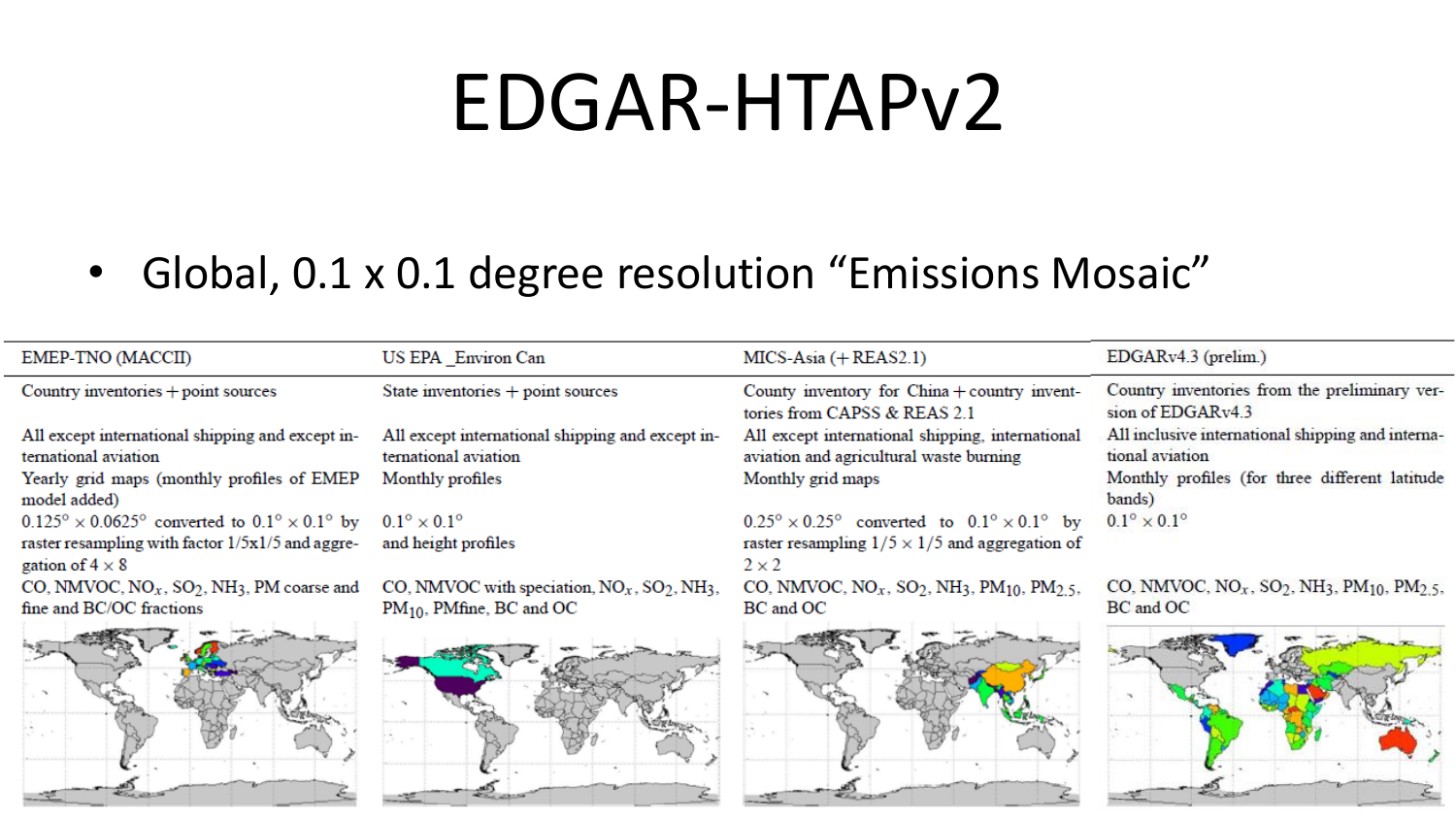## EDGAR-HTAPv2: limitations

- Only 2008 and 2010
	- No trend analysis possible
- Only 7 sectors
	- AIR; SHIPS; ENERGY; INDUSTRY; TRANSPORT; RESIDENTIAL; AGRICULTURE
	- Difficult to assess specific policy interventions
- Outdated
	- Newer information is available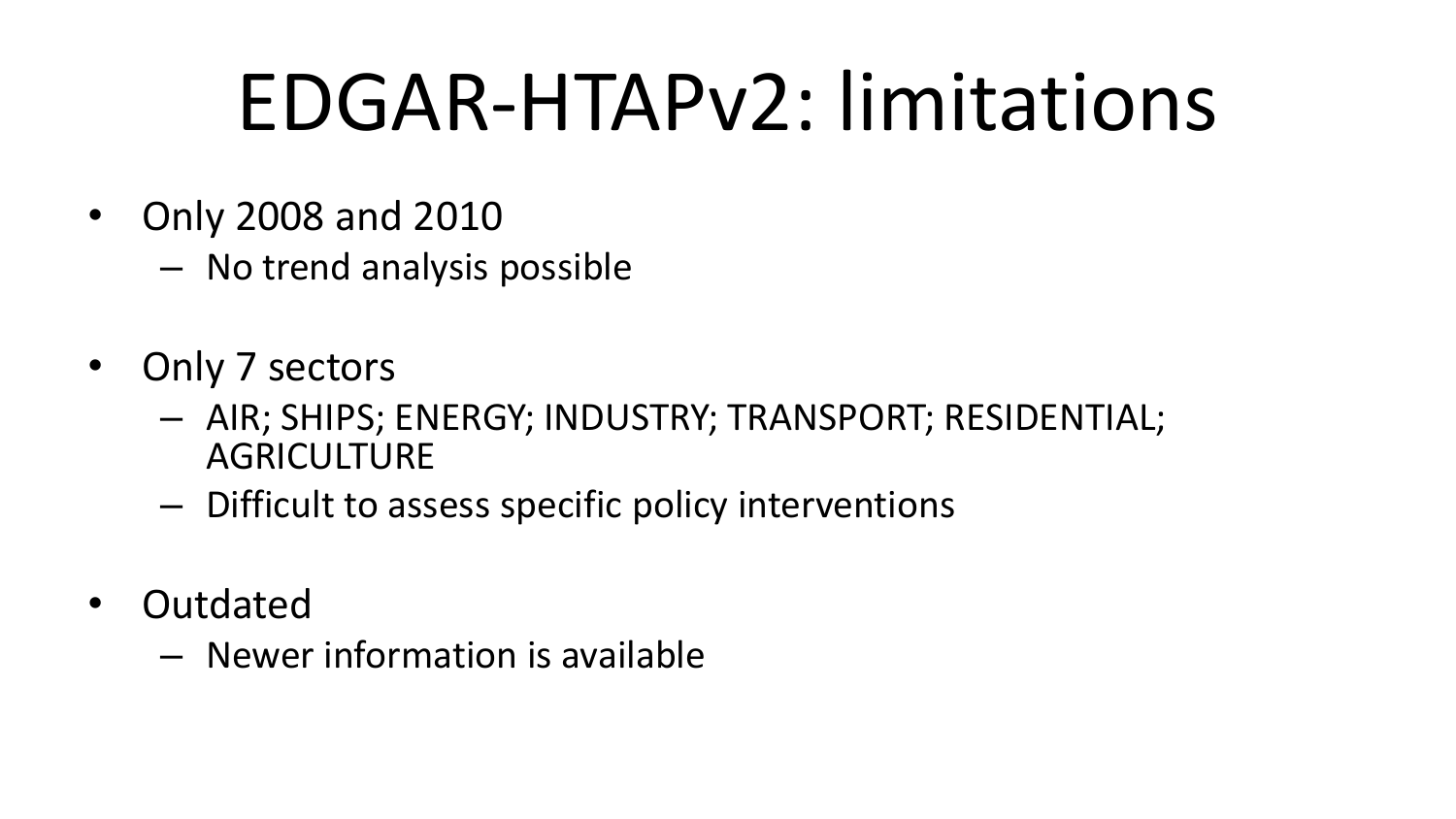### EDGAR-HTAPv3: aspirations

- Longer time series
	- Trend analysis
- Improved sectoral resolution
	- More detailed source-receptor relationships
	- Better basis for emission scenarios
- Additional regional inventories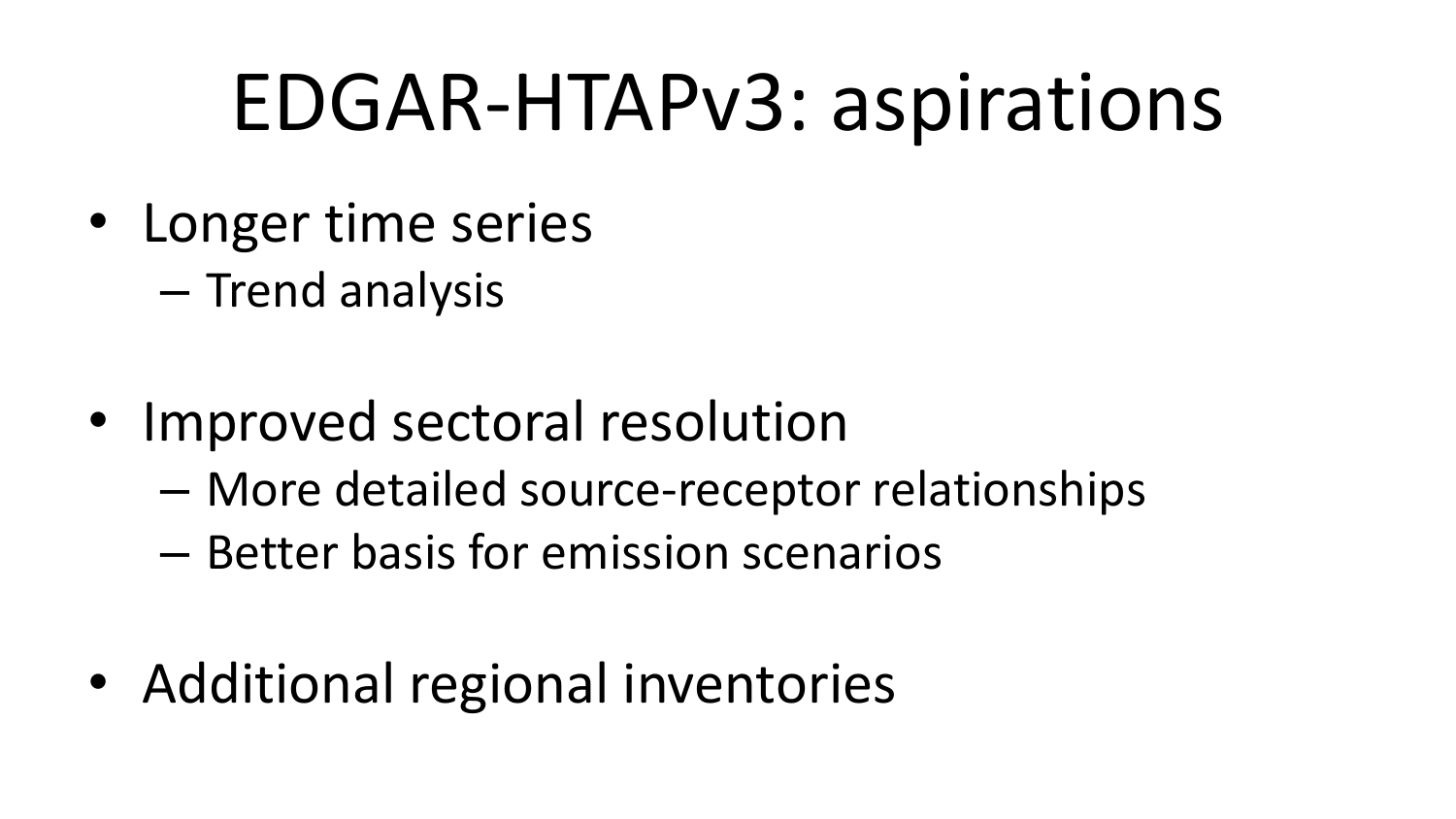# EDGAR-HTAPv3: timeline

- 2020 Q1: initial scoping
- 2020 Q2-3: data collection and harmonisation
	- Emission sectors
	- Spatial resolution
	- Time period
- 2020 Q3-4: mosaic development and assessment
	- Tool development
	- Consistency checks
- 2021 Q1: initial release
- 2021 Q4: publication
- From 2022: use for TF-HTAP workplan items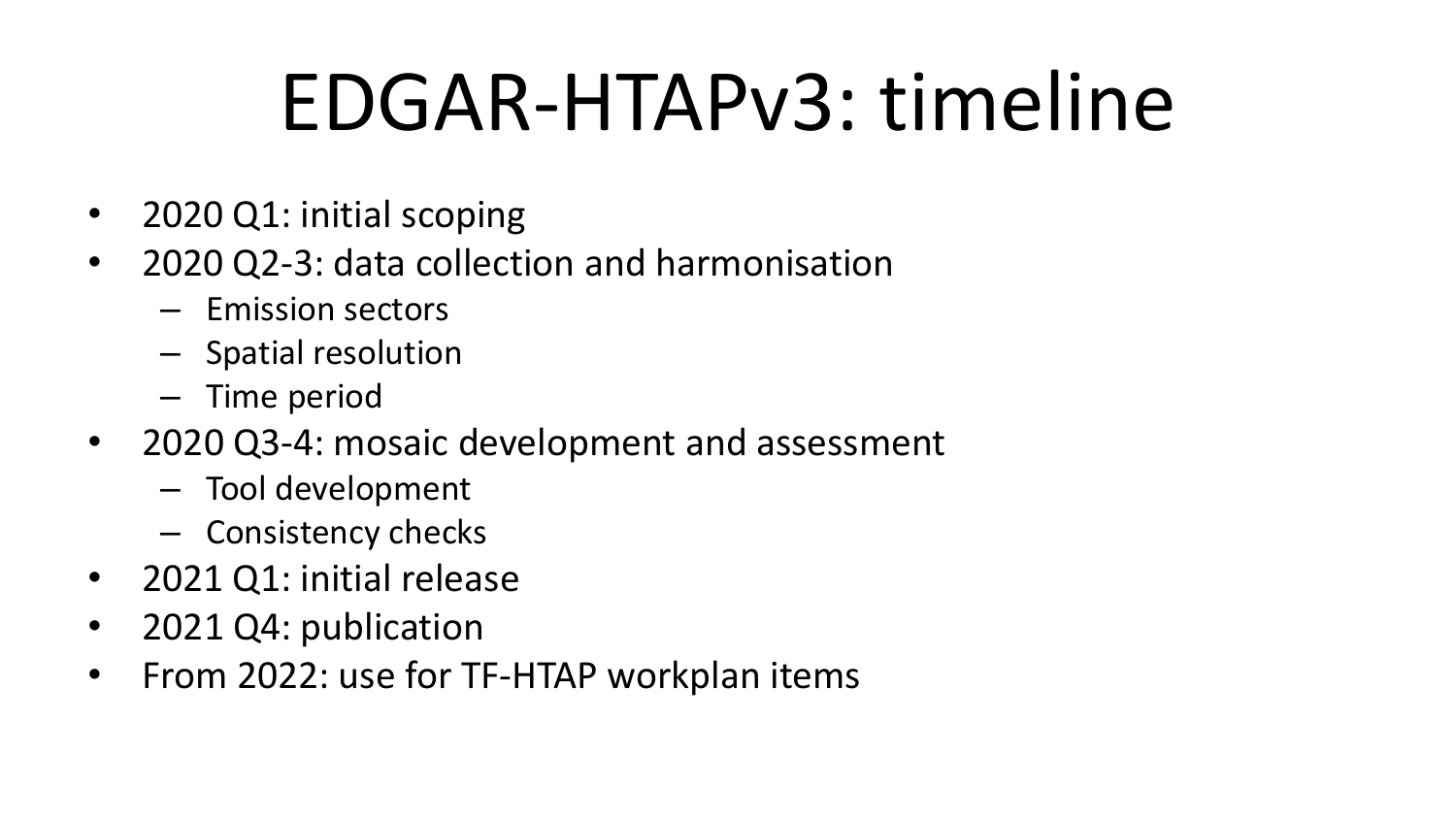### EDGAR-HTAPv3: partners

- Global inventory
	- EDGARv5
- Europe
	- CAMS-REG-AP
- North America
	- EPA and Environment Canada
- Asia
	- REASv3: (India, China, Japan, Koreas, South East Asia, Indonesia)
	- MIX: mosaic of regional Asian inventories, under development
- Other regions
	- Australia, Argentina, and Chile